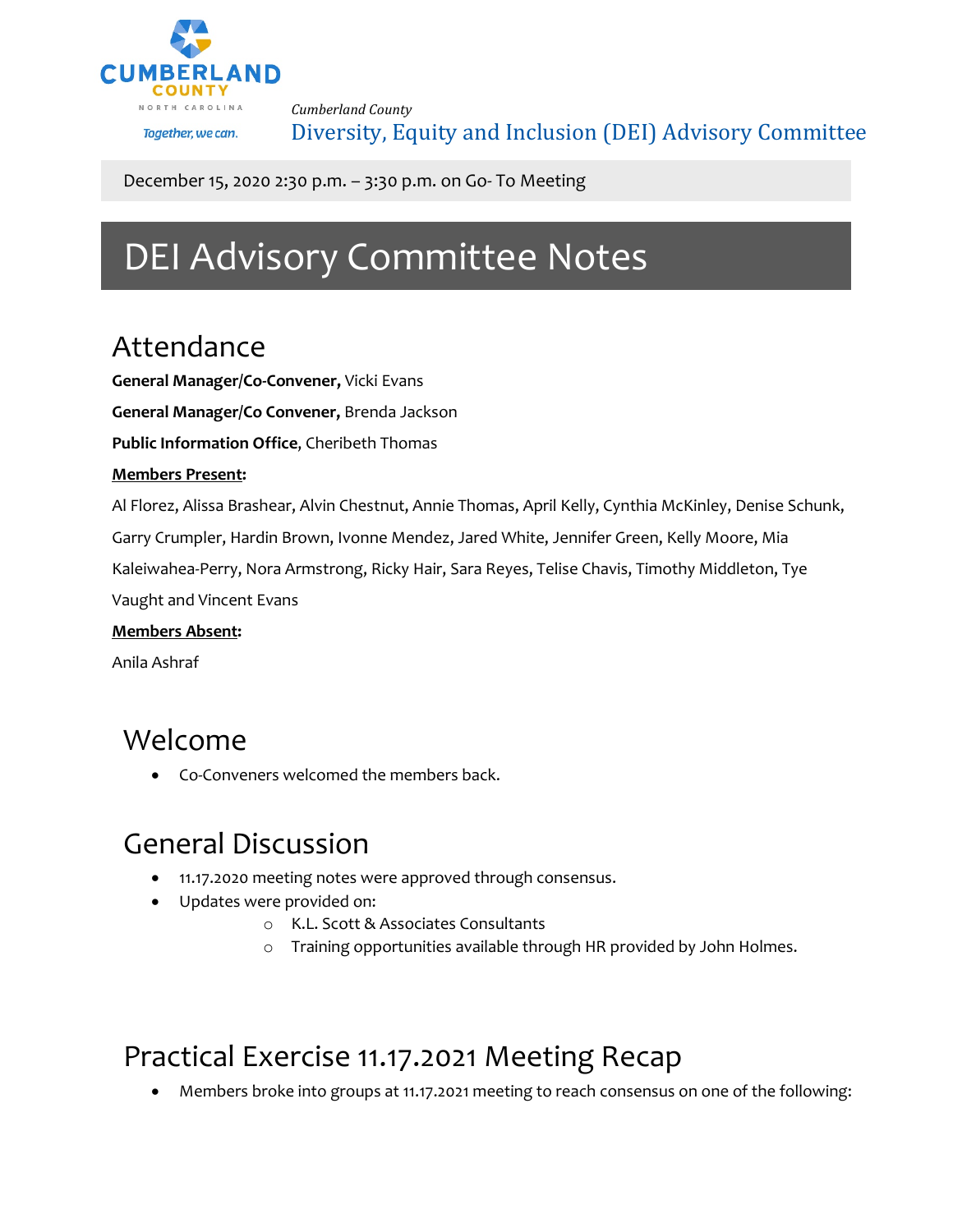- **2.** Keep the current County Holiday Schedule but change the names of religious holidays ex. changing Christmas to Winter Holiday and either …
	- **A.** adding one floating day

**or** 

- **B.** take away Good Friday to add one floating day
- **3.** Maintain twelve (12) paid County holidays.

Ten (10) of these would remain static and would be consistent throughout Cumberland County Government:

- 1) January 1 New Year's Day
- 2) Martin Luther King, Jr. Day
- 3) Memorial Day
- 4) July 4 Independence Day
- 5) Labor Day
- 6) November 11 Veterans' Day
- 7) Thanksgiving
- 8) Day after Thanksgiving
- 9) December 25th Christmas Day
- 10) December  $26<sup>th</sup>$  Day after Christmas
- Two (2) of these will be "floating" holidays to be administered as follows:

1) Current employees receive two per year. Newly hired employees hired before July 1 will receive a floating holiday to be used between January 1 and June 30 and one to be used between July 1 and December 31; newly hired employees hired July 1 or after will receive one floating holiday to be used between July 1 and December 31.

2) Current employees shall request their two floating holidays by December 15<sup>th</sup> for the very next calendar year to allow for supervisors and department heads to plan; newly hired employees will make their request during onboarding.

- 3) Department heads must approve the employees' requested holidays in advance of being taken.
- 4) It is mandatory for all employees to take their approved floating holidays each year.
- 5) Upon termination or end of year, floating holidays will not be paid or carried forward.

On the current holidays of Good Friday and Christmas Eve, County will be open to the public but at a decreased capacity. Some services may not be available to the public on those days. In all cases, if the day of the holiday falls on a Saturday, the holiday will be recognized on the preceding Friday; if the holiday falls on a Sunday, the holiday will be recognized on the following Monday.

• Group narrowed recommendations to the following:

**Group 1**: Did not reach consensus and were divided among option 2b or 3.

**Group 2**: Reached consensus on option 3.

**Group 3:** Reached consensus on option 2a.